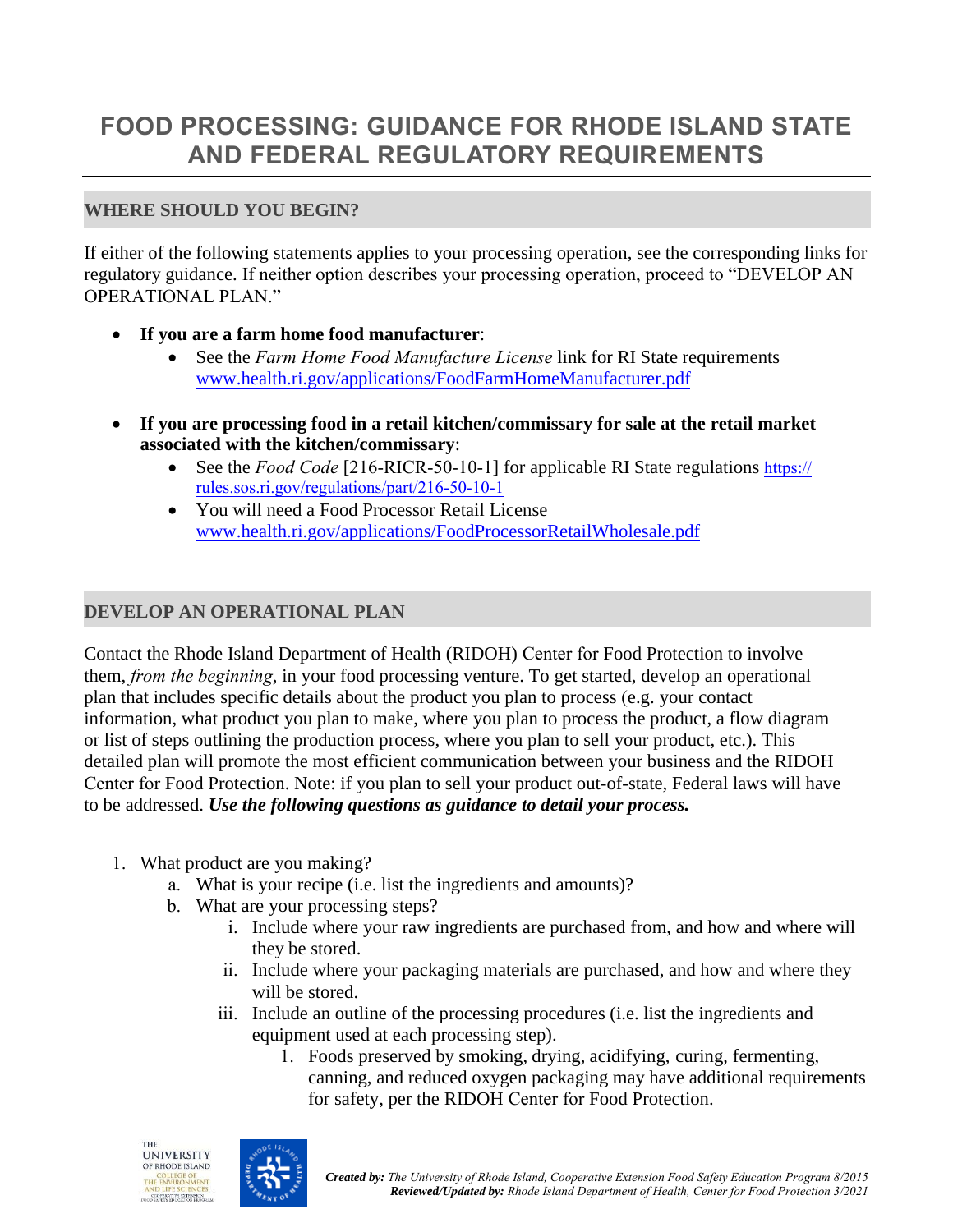- iv. Include how the product will be packaged and labeled.
	- 1. You will need to fill out and submit a *Food Label Approval Form*
	- 2. You will need to include a copy of the product label.
	- 3. There are Federal labeling requirements that must be adhered to. For more information:
		- a. https://www.fda.gov/media/81606/download
		- b. www.fsis.usda.gov/labels
- v. Include how and where the product will be stored.
	- 1. Is your product shelf stable? Shelf stable foods do not need time/temperature control for food safety. Some examples could be food with  $A_w$ <0.85 or acidified foods with a pH<4.6 with proper thermal processing. Otherwise the interaction of  $A_w$ , pH and/or heat processing will have to be considered and evaluated by a Process Authority. All shelf stable foods should be assessed by a Process Authority to ensure food safety parameters are correct (see page 9 for information regarding Process Authority).
	- 2. Is your product a food that requires temperature control for safety? a. If yes, how will you maintain temperature control?
- 2. Where are you processing the product?
	- a. Is your processing facility going to be newly constructed or will an existing facility undergo renovations? **DO NOT BEGIN CONSTRUCTION UNTIL PLANS ARE REVIEWED AND APPROVED BY RIDOH CENTER FOR FOOD PROTECTION AND THE CITY or TOWN!**
		- i. For newly constructed establishments, make sure to have the appropriate approvals and permits prior to seeking licensing, as outlined at: www.health.ri.gov/food/for/newfoodestablishments
		- ii. For both new construction and renovations that exceed 50% of the value of facility, you must fill out and submit an *Application for Construction*: This is a facility plan review and is available at: www.health.ri.gov/applications/ FoodEstablishmentNewConstruction.pdf
	- b. What facility are you using to process your product?
		- i. Are you using an incubator kitchen?
			- 1. If yes, you will need to provide the RIDOH Center for Food Protection with:
				- a. A copy of the lease agreement.
				- b. The name and address of the facility.
		- ii. Are you using a shared-use/commissary licensed kitchen?
			- 1. If yes, you will need to provide the RIDOH Center for Food Protection with:
				- a. A letter detailing the operational agreement.
				- b. The name and address of the facility.
		- iii. Are you using a co-packer?
			- 1. If yes and they are located in-state, you will need to provide the RIDOH Center for Food Protection with the name and address of the facility.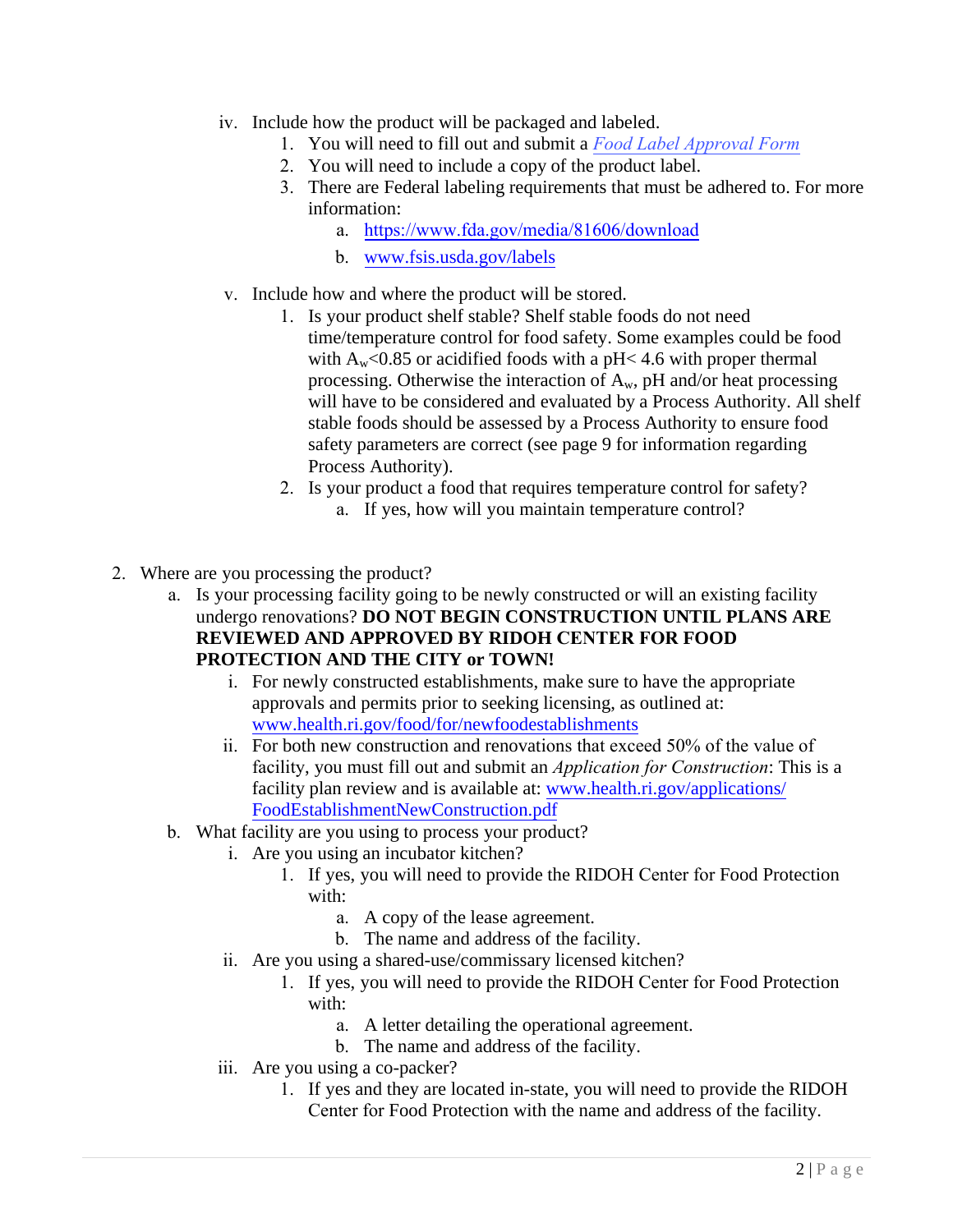- iv. Are you using an existing retail establishment to do your processing?
	- 1. If yes, you will need to provide the RIDOH Center for Food Protection with:
		- a. The name and address of the facility.
		- b. If you do not own the facility, you need to provide a letter detailing the operational agreement, include the hours of operation.
- v. Are you using an existing, licensed processing facility?
	- 1. If yes, you will need to provide the RIDOH Center for Food Protection with:
		- a. The name and address of the facility.
		- b. If you do not own the facility, you need to provide a letter detailing the operational agreement, include the hours of operation.
- 3. Who are you selling the product to?
	- a. Will the product be sold in-state?
	- b. Will the product be sold out-of-state?
	- c. Will your product be sold directly to consumer?
	- d. Will your product be sold to a wholesale distributor?

#### **RIDOH CENTER FOR FOOD PROTECTION**

**FOOD BUSINESS LICENSES FOR PRODUCTION AND SALE http://health.ri.gov/licenses/detail.php?id=254#**

 **Food Processors and Distributors: Wholesale and Retail.** This license applies to food processors manufacturing baked goods, processors of seafood, meat/poultry, cheese, and miscellaneous food items, as well as processors repacking products.

www.health.ri.gov/applications/FoodProcessorRetailWholesale.pdf

- o Food Processor -Retail, In-State
- o Food Processor -Wholesale, In-State
- o Food Processor -Wholesale, Out of State
- o Food Distributor -In-State
- o Food Distributor Out of State
- **Food Processor: Apple Cider** www.health.ri.gov/applications/FoodProcessorBottlerAppleCider.pdf
- **Food Processor: Bottler, Canner** www.health.ri.gov/applications/FoodBottlerCanner.pdf
- **Food Processor: Meat and Poultry** www.health.ri.gov/applications/MeatPoultryProcessor.pdf
- **Farm Warehouse (Meat Products) License** allows farmers to take their animals to a USDA slaughter house and then to a licensed meat packing plant, where the meat must be packaged and frozen.

www.health.ri.gov/applications/FarmWarehouseMeatProducts.pdf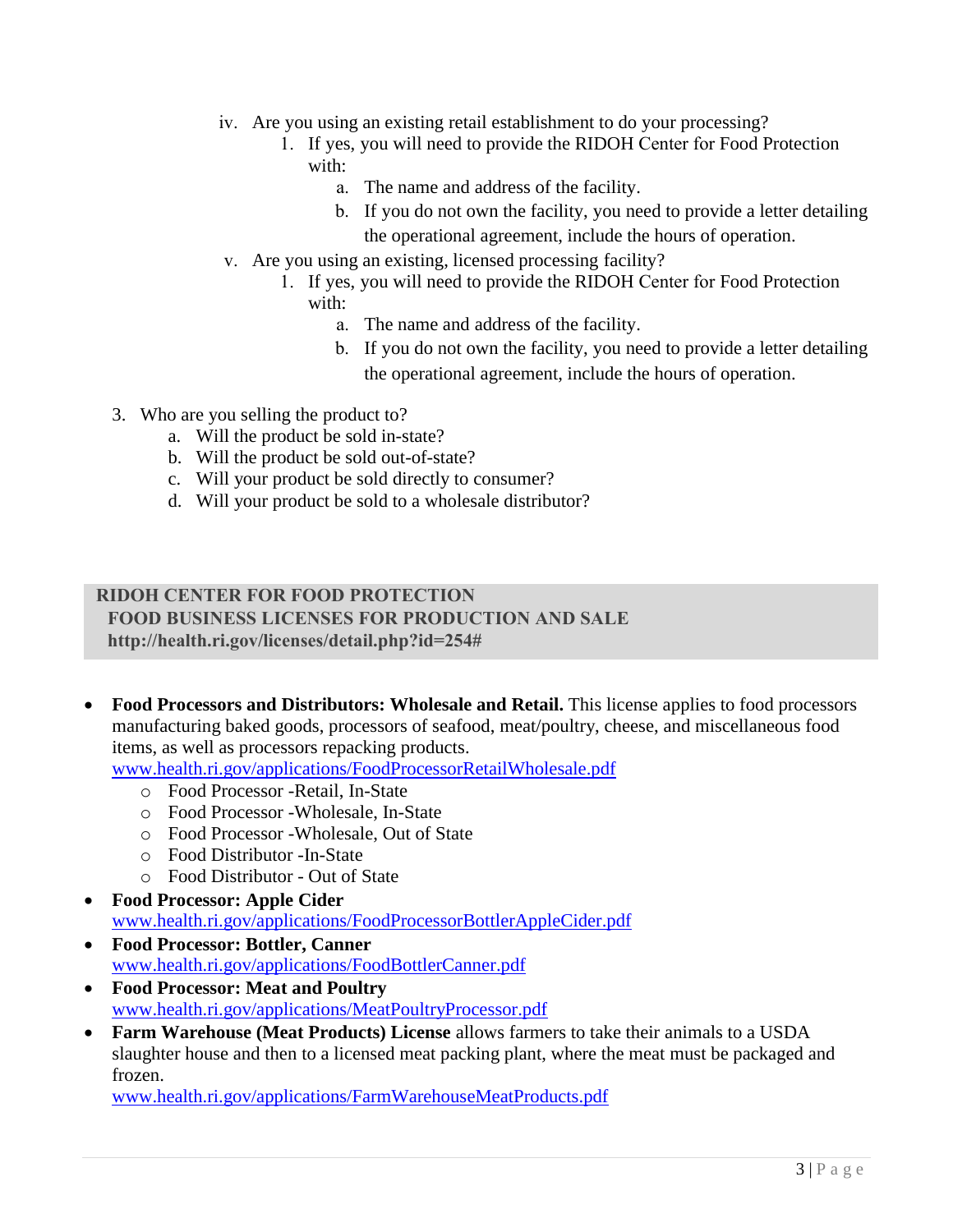- **Shellfish Business** "Dealers License" for shipper, reshipper, repacker, shucker/packer www.health.ri.gov/applications/ShellfishBusiness.pdf
- **Dairy Business Permit: Milk Producer** www.health.ri.gov/applications/DairyMilkProducer.pdf
- **Dairy Business Permit: Milk Processor** www.health.ri.gov/applications/DairyMilkProcessorDistributor.pdf
- **Food Service Mobile License** allows for the sale of food by food truck operators. www.health.ri.gov/applications/FoodMobileService.pdf
- **Retail Food Peddlers License** Allows for the movement of product from an approved source (licensed retail or wholesale facility) for direct sale to the consumer at another site. www.health.ri.gov/applications/FoodRetailPeddler.pdf

# **COMMODITY SPECIFIC REGULATIONS**

- **Preventive Controls**
	- Current Good Manufacturing Practice, Hazard Analysis, and Risk-Based Preventive Controls for Human Food: https://www.accessdata.fda.gov/scripts/cdrh/cfdocs/cfcfr/ CFRSearch.cfm?CFRPart=117
	- *Required:* Preventive Control Qualified Individual Training
		- Food Safety Preventive Controls Alliance: https://www.ifsh.iit.edu/fspca/fspcapreventive-controls-human-food
		- University of Rhode Island Food Safety and Education Program: Nicole Richard, 401-874-2977 or nicolerichard@uri.edu
		- Northeast Center to Advance Food Safety (NECAFS): https://www.uvm.edu/extension/necafs

# **Seafood and Shellfish**

- Seafood HACCP Regulation Procedures for the Safe and Sanitary Processing and Importing of Fish and Fishery Products https://federalregister.gov/a/95-30332 https://rules.sos.ri.gov/regulations/part/216-50-10-4
- *Required*: Training and HACCP Plans for Seafood and Shellfish
	- Seafood HACCP training: www.afdo.org/seafoodhaccp https://www.fisheries.noaa.gov/national/seafood-commerce-certification/3 day-basic-seafood-haccp-workshop
	- On-line training course with Segment 2 follow-up workshop: http://seafoodhaccp.cornell.edu/Intro/index.html
	- University of Rhode Island Food Safety and Education Program: Nicole Richard, 401-874-2977 or nicolerichard@uri.edu
- Shellfish Dealers
	- 2015 Model Ordinance https://www.fda.gov/media/98328/download
- **Dairy**
	- Grade "A" Pasteurized Milk Ordinance (PMO) 2015 https://www.fda.gov/media/99451/download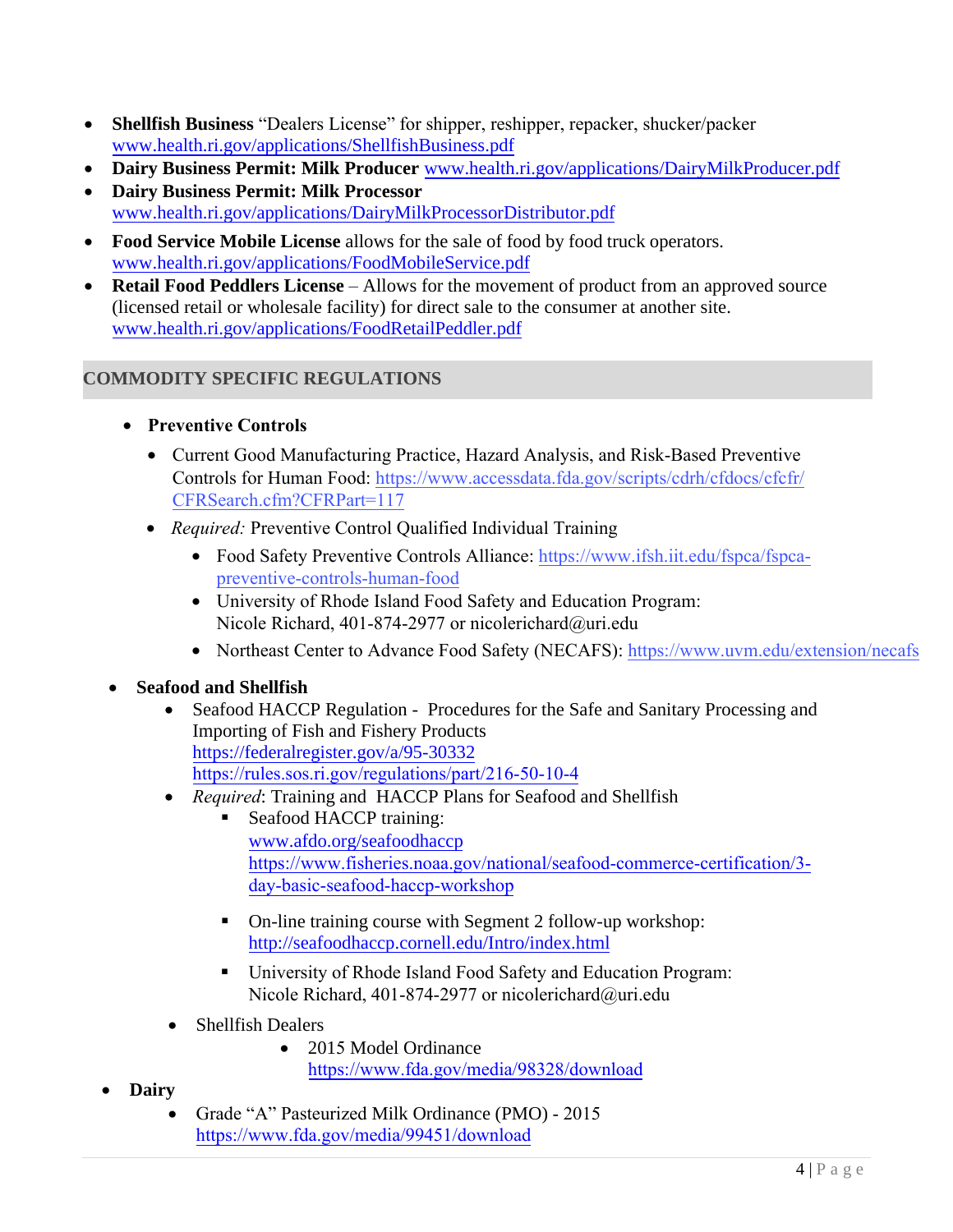# **Meat/Poultry**

- Meat and Poultry HACCP Regulation Pathogen Reduction; Hazard Analysis and Critical Control Point (HACCP) Systems Final Rule www.fsis.usda.gov/OPPDE/rdad/FRPubs/93-016F.pdf https://rules.sos.ri.gov/regulations/part/216-50-10-4
- *Required:* Training and HACCP Plans
	- Meat and Poultry HACCP Training Programs
		- University of Connecticut: http://cag.uconn.edu/nutsci/nutsci/foodsafety/ Home Page/Courses and Workshops/HACCP Training 37 560232764.pdf
		- University of Maine: http://umaine.edu/food-health/food-safety/
		- Penn State: http://extension.psu.edu/food/safety/courses/hazard-analysis-criticalcontrol-point-haccp-for-meat-and-poultry-processors
		- International HACCP Alliance: www.haccpalliance.org/sub/index.html
	- University of Connecticut College of Agriculture, Health, and Natural Resources Indu Upadhyaya; 860-871-0776; indu.upadhyaya@uconn.edu
	- Mobile Processing Units are licensed on a case by case basis. Requirements include:
		- An approved water source
		- A Food Processor License www.health.ri.gov/applications/FoodProcessorRetailWholesale.pdf
		- Are you using a shared-use/commissary licensed kitchen? If yes, you will need to provide the RIDOH Center for Food Protection with:
			- A letter detailing the operational agreement.
			- The name and address of the facility.
		- Either a Retail Food Peddlers License or a Food Service Mobile License
			- https://health.ri.gov/applications/FoodMobileService.pdf
			- https://health.ri.gov/applications/FoodRetailPeddler.pdf

#### **Juice**

 Juice HACCP Regulation – Procedures for the Safe and Sanitary Processing and Importing of Juice

https://federalregister.gov/a/01-1291

- If selling wholesale, juice must be processed under a HACCP program, which includes attending Juice HACCP training.
- If selling directly to consumers, a Juice HACCP program and pasteurization per regulation is recommended for safety. If not, a consumer advisory regarding the pathogen risk is required.
- *Required*: Training and HACCP Plans
	- Cornell Juice HACCP Training Program https://foodscience.cals.cornell.edu/extension/fruits-vegetables-cider-juice/juicehaccp-certification-course
	- University of Florida Juice HACCP Training Program www.crec.ifas.ufl.edu/extension/workshops/registration.shtml
- **Some food preservation processes may have state processing requirements.** *Examples include foods preserved by smoking, drying, acidifying, curing, fermenting, canning, and other reduced oxygen packaging.*
	- Talk to the Office of Food Protection. These products may require a Process Authority review and approve the process.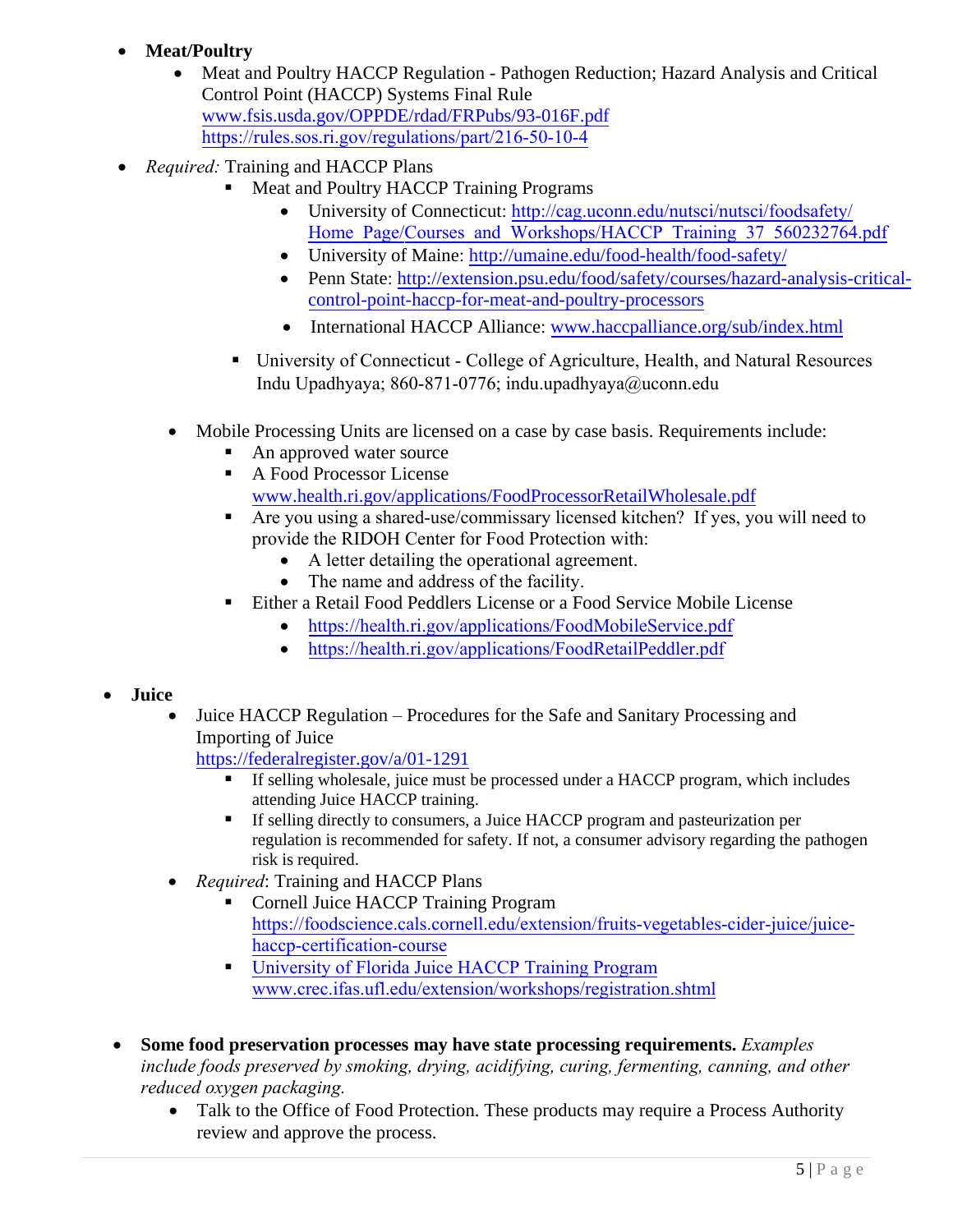#### **OTHER FOOD SAFETY CONSIDERATIONS:**

- Do you have a "cleaning and sanitation" protocol? *See resource list below – GMPs and Sanitation; Food Code*
- Do you know what food allergens are and how to prevent cross contact? *See resource list below – Food Allergens; GMPs and Sanitation; Food Code*
- Do you have a recall plan (e.g. maintaining a list of customers and suppliers in case of a recall)? *See resource list below – Recalls and Traceback*
- Do you have adequate insurance? *See resource list below* **-** *Insurance for Food Entrepreneurs*

#### **RESOURCES:**

#### **Good Manufacturing Practices (GMPs) and Sanitation**

- Rules and Regulations Pertaining to Current Good Manufacturing Practices in Manufacturing Packing or Holding Human Food [216-RICR-50-10-4] https://rules.sos.ri.gov/regulations/part/216-50-10-4
- Basic Elements of a Sanitation Program for Food Processing and Food Handling https://edis.ifas.ufl.edu/pdffiles/FS/FS07700.pdf
- Basic Elements of Equipment Cleaning and Sanitizing in Food Processing and Handling **Operations** https://edis.ifas.ufl.edu/fs077

#### **Food Code**

• Food Code [216-RICR-50-10-1] https://rules.sos.ri.gov/regulations/part/216-50-10-1

#### **Food Labeling**

- 21 CFR 101- Food Labeling https://www.accessdata.fda.gov/scripts/cdrh/cfdocs/cfcfr/CFRSearch.cfm?CFRPart=101
- FDA Food Labeling Guidance: https://www.fda.gov/media/81606/download
- USDA FSIS Labeling Guidance: www.fsis.usda.gov/labels

#### **Meat and Poultry**

- USDA FSIS Compliance Guides Index for Meat and Poultry HACCP https://www.fsis.usda.gov/wps/portal/fsis/topics/regulatory-compliance/guidelines
- Information Specifically for Small and Very Small Plant Owners/Operators www.fsis.usda.gov/wps/portal/fsis/topics/regulatory-compliance/haccp/small-and-very-smallplant-outreach
- UCONN Meat and Poultry HACCP Resource List http://www.cag.uconn.edu/nutsci/nutsci/foodsafety/Food\_Processing\_landing\_page/ Processing Meat & Poultry/HACCP.php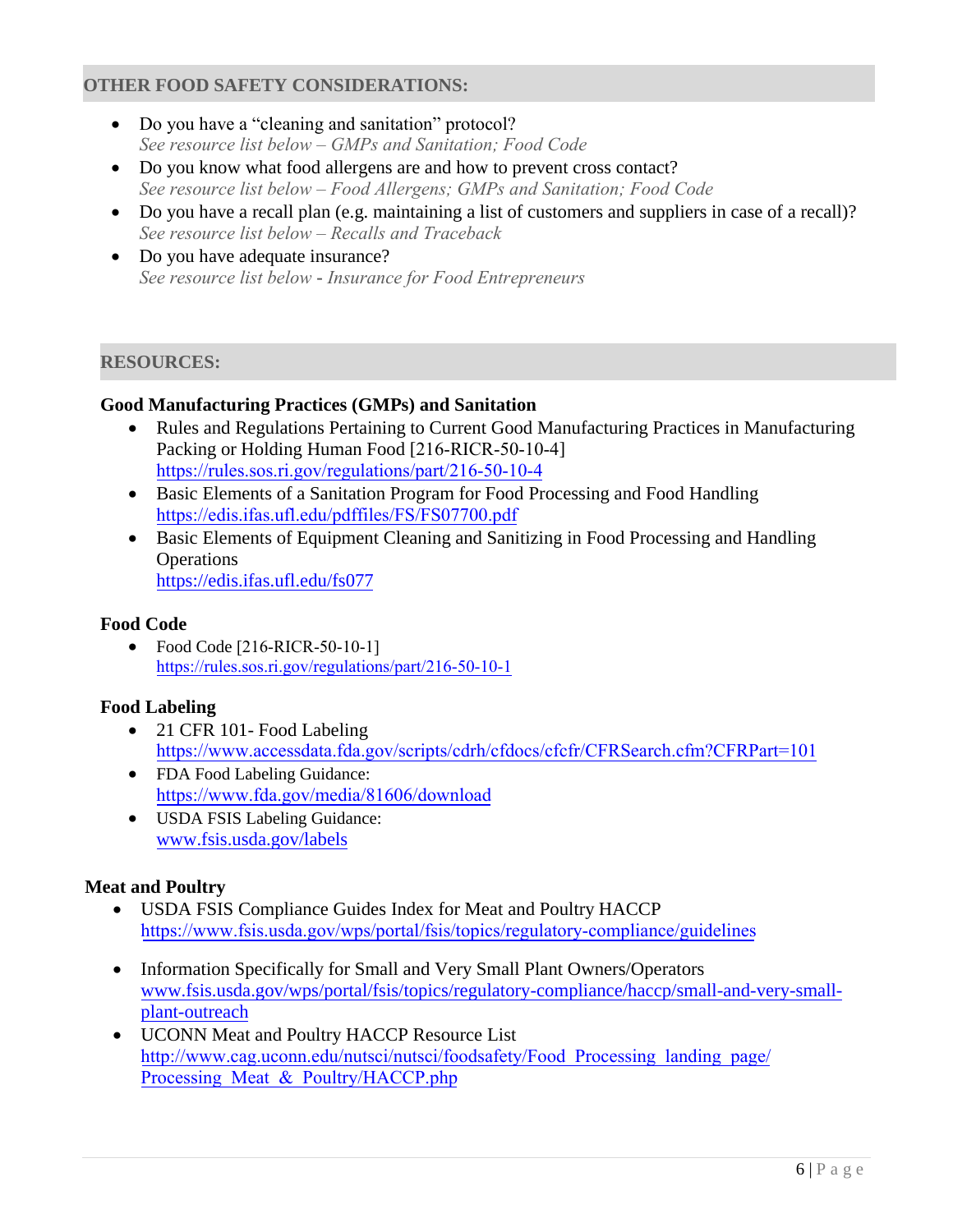## **Juice**

• FDA Juice HACCP Resources www.fda.gov/Food/GuidanceRegulation/HACCP/ucm2006803.htm

## **Seafood**

- Fish and Fishery Products Hazards and Controls Guidance 4th Edition, April 2011: https://www.fda.gov/media/80637/download
- Rules and Regulations Prescribing Minimum Standards for Processing, Storage, and Transportation of Fish and Fishery Products [216-RICR-50-10-4] https://rules.sos.ri.gov/regulations/part/216-50-10-4
- RIDOH Center for Food Protection Shellfish Program https://health.ri.gov/programs/detail.php?pgm\_id=164

## **Food Allergens**

- Food Allergy Research and Resource Program Components of an Effective Allergen Control Plan: A Framework for Food Processors https://farrp.unl.edu/allergencontrolfi
- Food Allergy Research and Education Resources for Food Manufacturers https://www.foodallergy.org/resources/food-manufacturers
- Rhode Island Food Allergy Awareness in Restaurants http://webserver.rilin.state.ri.us/publiclaws12/law12408.htm

## **Recalls and Traceback**

- FDA Guidance for Industry: Product Recalls, Including Removals and Corrections https://www.fda.gov/regulatory-information/search-fda-guidance-documents/ product-recalls-including-removals-and-corrections
- Developing a Recall Plan (North Carolina State University) http://fbns.ncsu.edu/extension\_program/publications.html#acidifiedfoods

# **Product Monitoring**

 Choosing and Using a pH Meter for Food Products http://pods.dasnr.okstate.edu/docushare/dsweb/Get/Document-988/FAPC-117web.pdf

# **Food Processing**

- **Acid and Acidified Foods**
	- o Guidance for Commercial Processors of Acidified & Low-Acid Canned Foods https:// www.fda.gov/food/guidance-documents-regulatory-information-topic-food-anddietary-supplements/acidified-low-acid-canned-foods-guidance-documents-regulatoryinformation
	- o Fruit Jellies: Food Processing for Entrepreneur Series (University of Nebraska-Lincoln Extension)

https://food.unl.edu/canning-jams-and-jellies

- o Formulating Dressings, Sauces, and Marinades (North Carolina State University) https://content.ces.ncsu.edu/acidified-foods-formulating-dressings-sauces-andmarinades
- o Processing Acid and Acidified Foods https://aggie-horticulture.tamu.edu/food-technology/files/2012/03/ncsuedu\_foodscience\_extension\_program\_documents\_acid\_acidified\_foods.pdf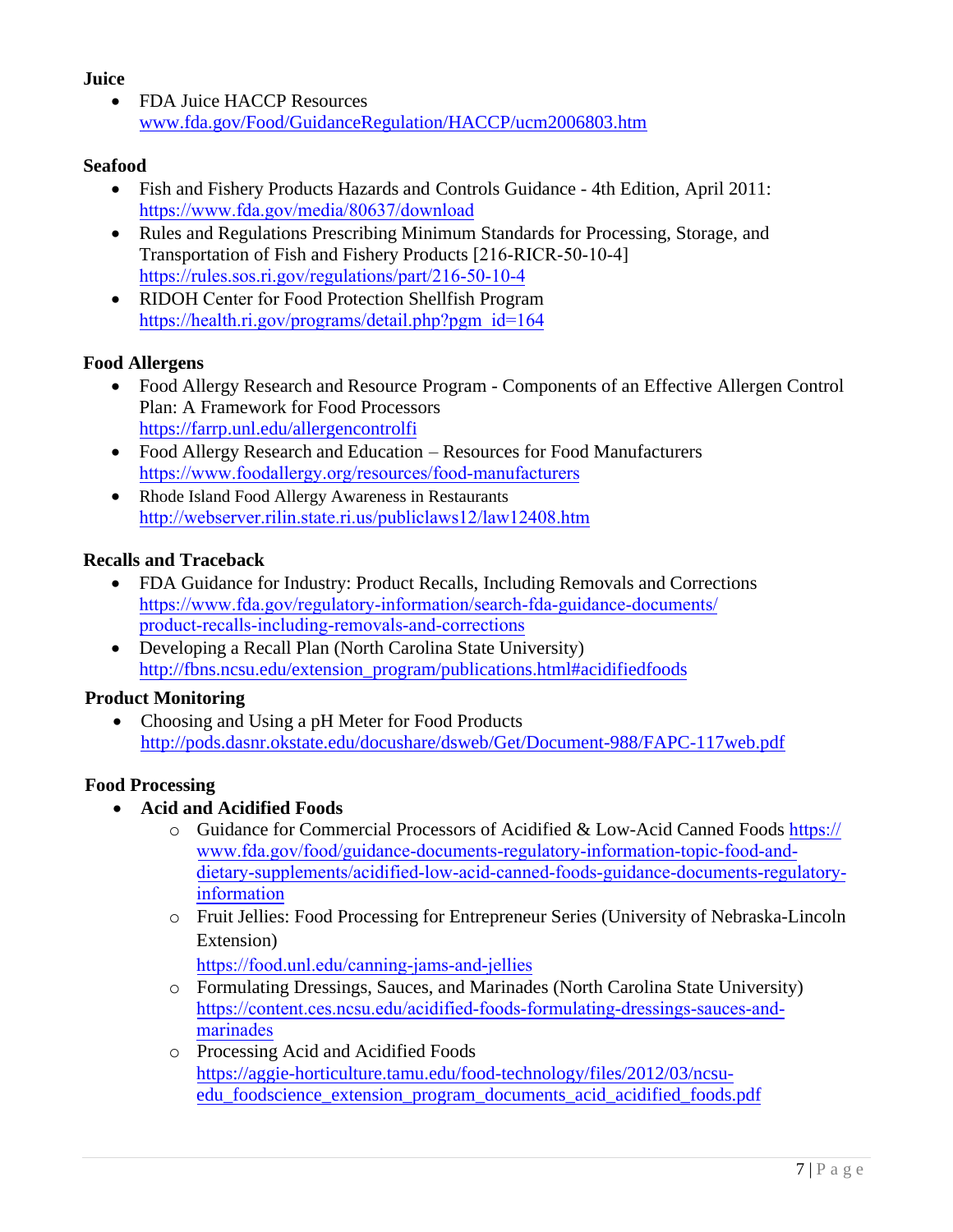# **Food Safety**

- o Considerations for Developing a HACCP Plan for Acidified Foods http://fbns.ncsu.edu/extension\_program/documents/acidified\_haccp\_considerations.pdf
- o Scheduled Processes https://fbns.ncsu.edu/extension\_program/documents/ entreprenerus\_scheduled\_processes.pdf

# **Refrigerated Foods**

- o Refrigerated Foods: Some Rules for Processing https://fbns.ncsu.edu/extension\_program/documents/ entrepreneurs refrigerated food rules.pdf
- o Extended Shelf-Life Refrigerated Foods http://fbns.ncsu.edu/extension\_program/documents/foodsafety\_extended\_shelflife.pdf
- **Insurance for Food Entrepreneurs** http://extension.psu.edu/food/entrepreneurs/starting-a-business/insurance
- **Preventive Controls Current Good Manufacturing Practices, Hazard Analysis, and Risk-**Based Preventive Controls for Human Food https://www.accessdata.fda.gov/scripts/cdrh/ cfdocs/cfcfr/CFRSearch.cfm?CFRPart=117
- Northeast Center to Advance Food Safety (NECAFS): https://www.uvm.edu/extension/necafs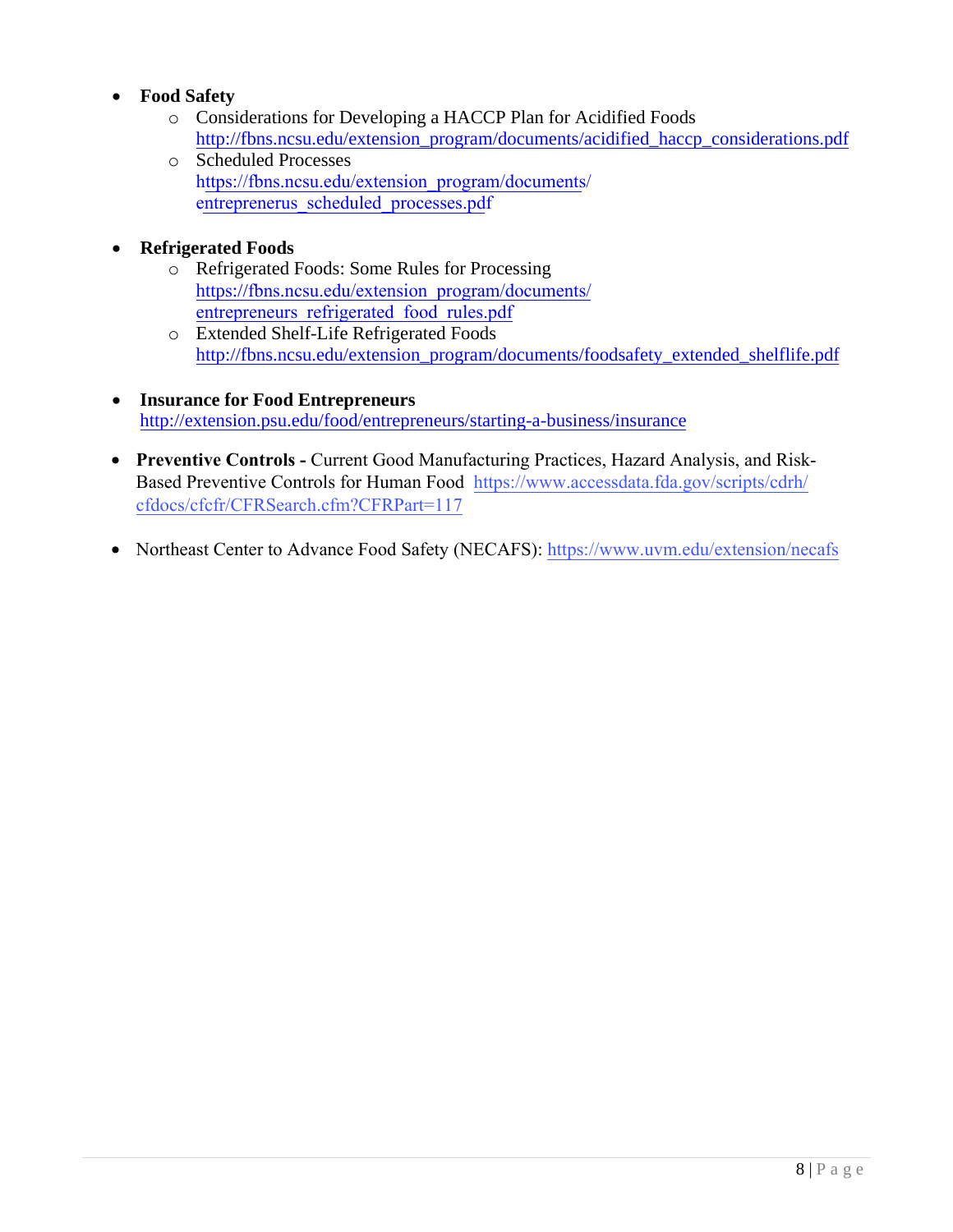#### **PROCESS AUTHORITY**

#### **What is a Process Authority?**

The FDA requires that scheduled processes for preservation including smoking, curing, acidifying, fermenting, brining, and any other method used to eliminate the need for time/temperature control (make shelf stable) must be established by a qualified "Process Authority." A qualified Process Authority is a person(s) or organization(s) having expert knowledge, acquired through appropriate training and experience, of thermal processing requirements for foods in hermetically sealed containers, having access to facilities for making such determinations, and designated by the establishment to perform certain functions. The Process Authority must validate the process, safety of the product, and the adequacy of the HACCP plan.

#### **When do you need a Process Authority?**

If you manufacture a food that is rendered shelf-stable after being subjected to a special process (see above), you need a Process Authority to conduct a process and product review and approve it.

#### **Who is a Process Authority?**

Process Authorities can be found using the AFDO Food Processing Authorities Directory: https://www.afdo.org/directories/fpa/

Northeast Center for Food Entrepreneurship at the NY State Food Venture Center Phone: 315‐787‐2273 Email:necfe@nysaes.cornell.edu New York State Food Venture Center Cornell University/NYSAES Food Research Lab 630 W. North Street Geneva, NY 14456

University of Maine Pilot Plant Phone: 207‐581‐3139 Email: pilotplant@maine.edu www.foodsciencehumannutrition.umaine.edu/food-technology/process-and-productreviews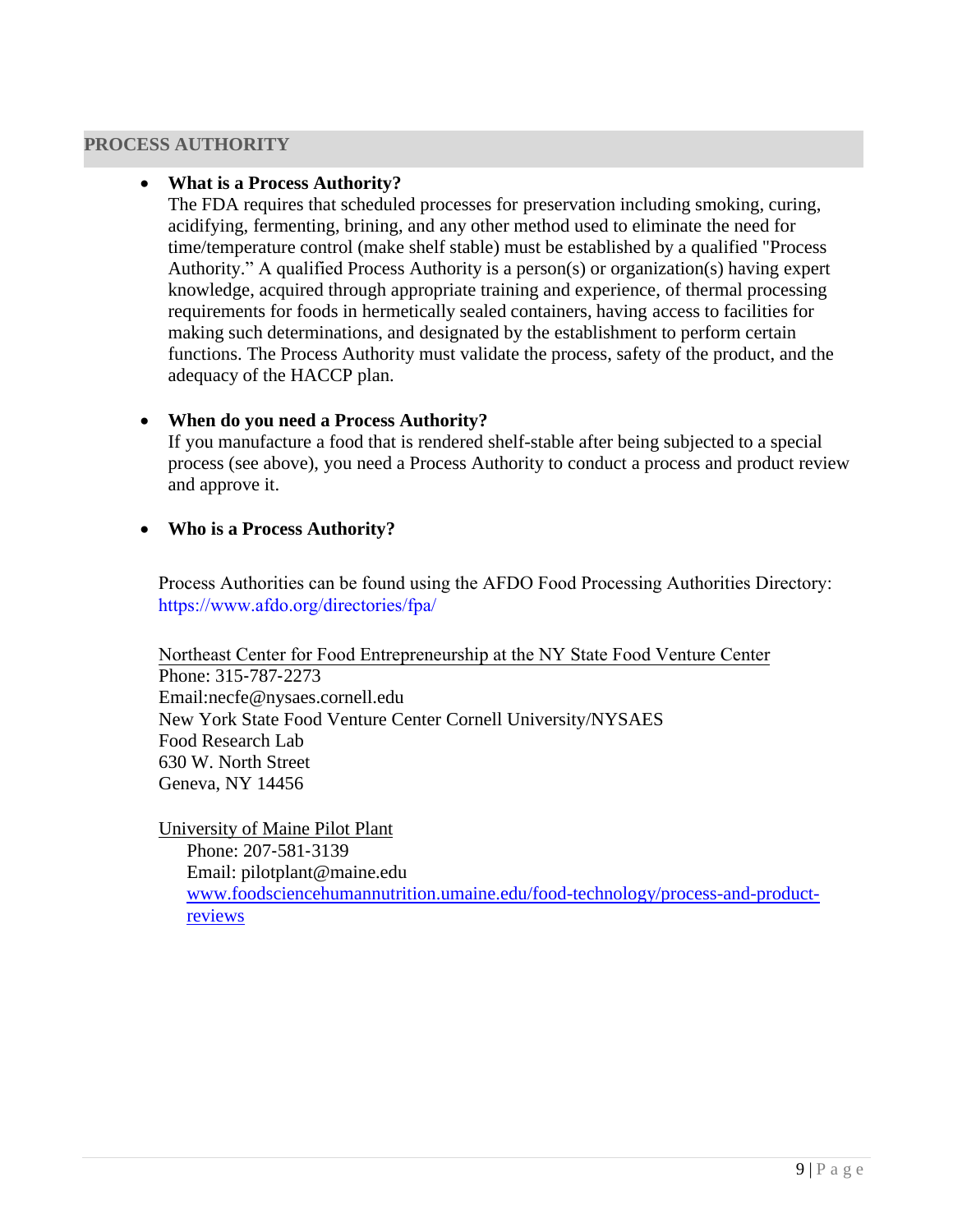#### **FOOD TESTING LABORATORIES: RHODE ISLAND/MASSACHUSETTS/CONNECTICUT**

#### **RHODE ISLAND**

**Food and Beverage Consultant (FABCO)**  Dr. Dimitri Kazantzis Tel: 401-463-5784 Product development and computer generated nutritional facts.

#### **MASSACHUSETTS**

#### **Advanced Food Testing laboratories**

31-B Foodmart Rd. Boston, MA 02118 Tel: 617-269-6424 Fax: 617-268-1635

# **Analytical Testing Laboratories**

345 Trapelo Rd. Belmont, MA Tel: 617-484-7400

#### **Biomarine Laboratories**

16 East Main Street Gloucester, MA Tel: 978-281-0222 Fax: 978-283-6296

#### **Food Research Laboratories**

130 Newmarket Square #3 Boston, MA Tel: 617-442-3322

#### **G and L Laboratories**

246 Arlington Street Quincey, MA 02170 Tel: 617-328-3663

#### **Krueger Food Laboratories**

21 Alpha Rd. #D Chelmsford, MA 01824 Tel: 978-256-1220 Fax: 978-256-1222